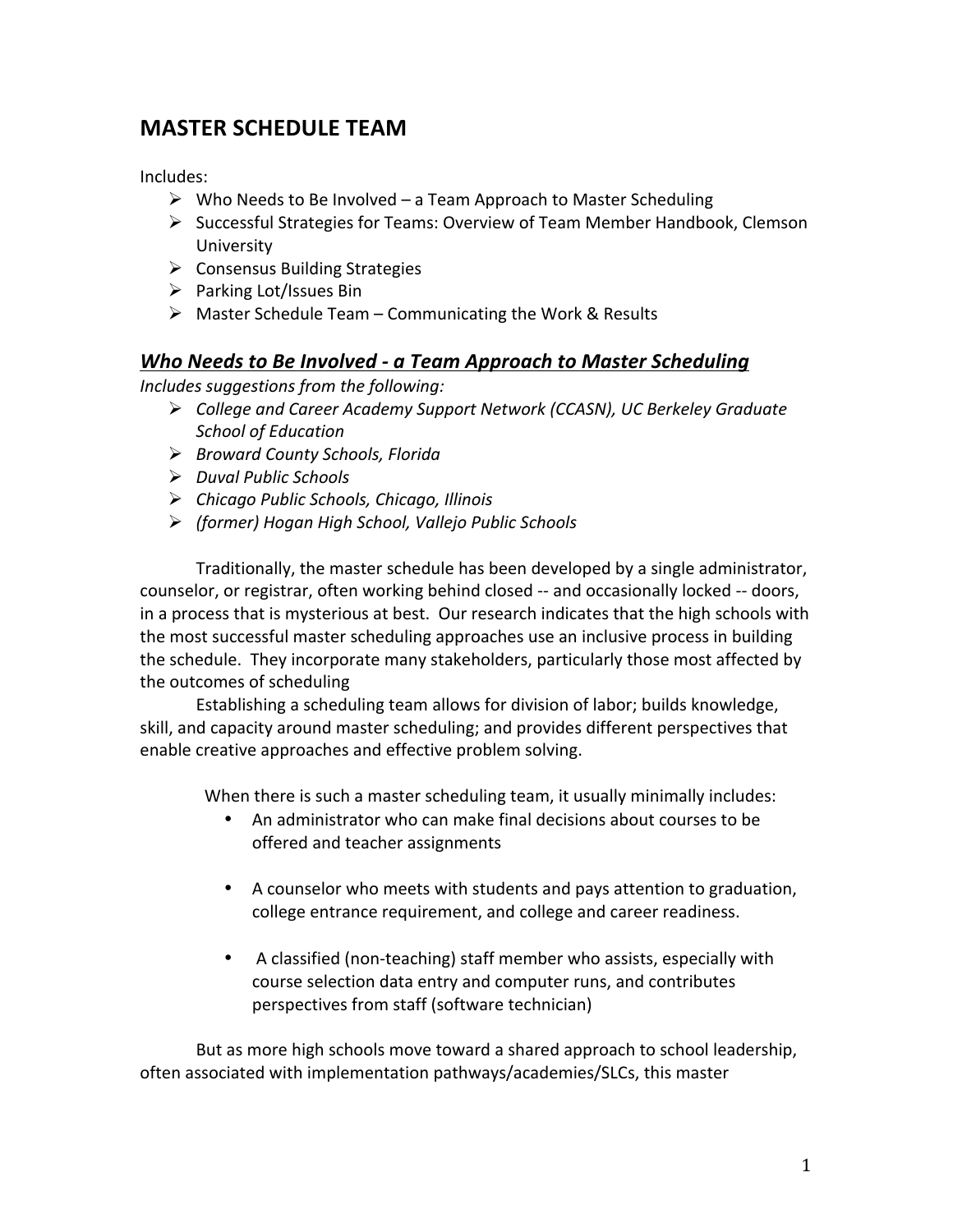scheduling team can be substantially broadened. Such an expanded master scheduling team usually includes teacher-leaders from one or more Pathways.

Pathways/Academies/SLCs AND one or more Departments who have an interest in acquiring expertise in master scheduling and can represent the pathways/ academies/SLCs as a whole, the Departments as a whole, and the broader needs of both students and faculty.

An additional counselor or student advocate might also participate. Someone who represents special education, English-language learners, or non-traditional learners might also participate. The team should be big enough that some tasks can be shared but small enough to work efficiently. Successful schools often report having a scheduling task force that handles some of the research and communication and supports a small, core inner team and overall Master Schedule Coordinator.

### **From Broward County Schools**

"The School Scheduling Committee should include the Principal, Guidance Director, ESE Specialists, ESOL Coordinator/Contact, IMT and Testing Coordinator, Other staff members may be added as deemed appropriate."

### **From Duval County Schools**

Recommendation: the inclusion of a middle school feeder representative on the Master Schedule Team.

### From the former Hogan High School, Vallejo Unified School District

*Excerpt from a PowerPoint Slide* included in an March, 2011 Presentation on Academy and Small Learning Community Master Scheduling (focused on California Partnership Academy model):

- Master Schedule Build Team:
	- $\circ$  Decision Maker
	- $\circ$  Puzzle Master
	- o School Information System Specialist....
	- $\circ$  School Historian

http://www.2011.ccpc-conference.net/sites/2011.ccpc-conference.net/files/sessionresources/250/Final%20CPA%20Master%20Schedule%20Workshop.pdf

### **From Chicago Public Schools**

"A successful high school Master Schedule represents the scheduler's best efforts along with the school principal, teachers, and counselors at bringing the school curriculum design together in a framework for the greatest possible learning outcomes. A successful academic year is not possible without this foundation and without the collaboration of the entire school staff." – Flavia Hernandez, Chief Officer and John Ambrose, Director of Student Scheduling, Office of P-12 Management, Chicago Public **Schools**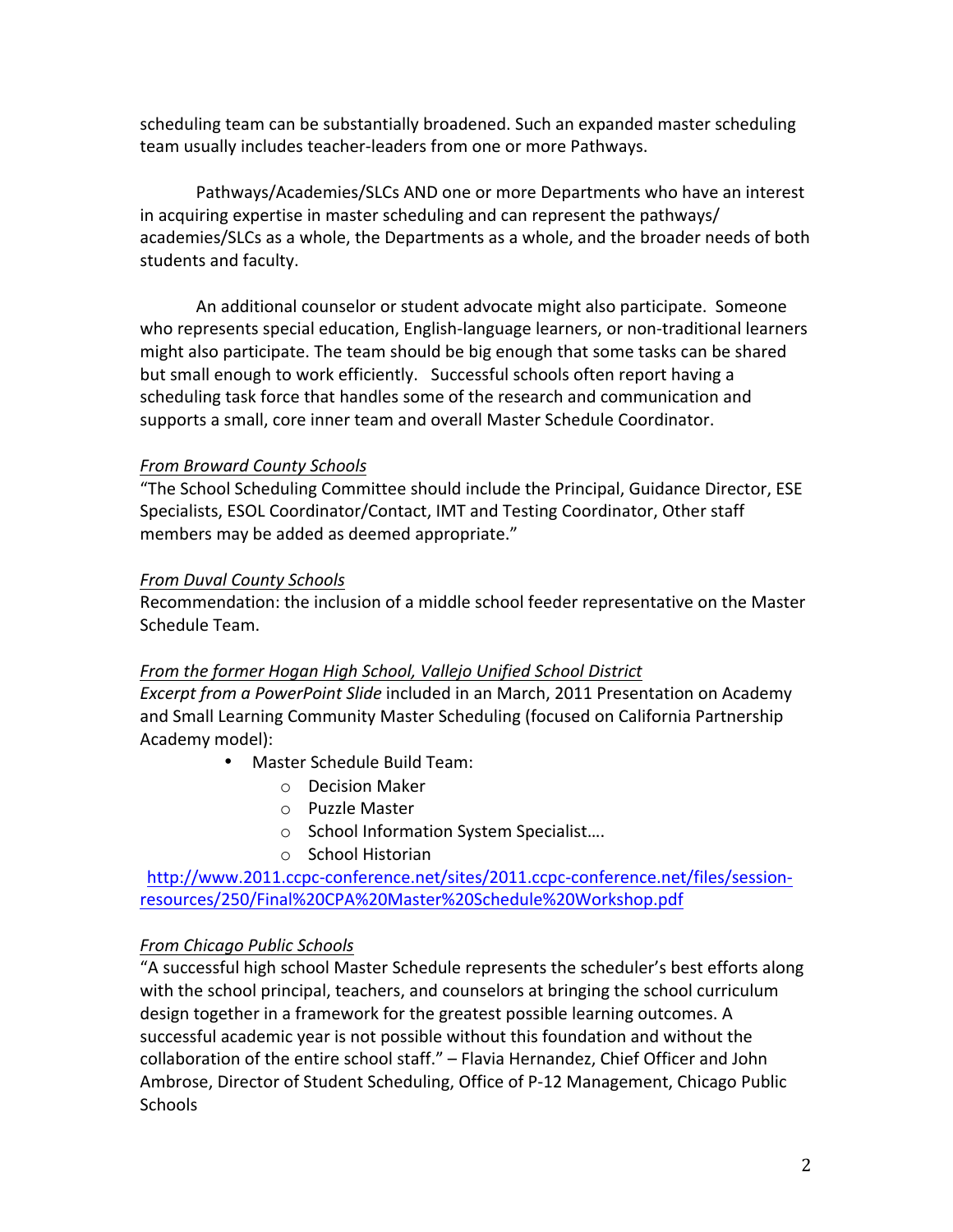"It is not possible to approach scheduling in isolation. The school scheduling team composed of teachers, counselors, and administrators work together to provide the school scheduler the information needed to complete the technical requirements of Master Schedule Builder software used in the preparation of the school schedule. The school scheduling team is an extension of the Instructional Leadership Team." -- Flavia Hernandez, Chief Officer and John Ambrose, Director of Student Scheduling, Office of P-12 Management, Chicago Public Schools

### From National Association of Secondary School Principals (NASSP)

"How the master schedule is constructed may be as important as what the master schedule contains. While the master schedule reveals what is really important to the school, how the master schedule is constructed reveals how professionals interact and how key decisions are made in the school. Finally, the master schedule discloses the true beliefs and attitudes the staff holds about the value of input from other staff members." - "The Master Schedule: A Culture Indicator," NASSP - National Association of Secondary School Principals

"If the school is collaborative, the staff has a major role in decisions leading into drafting the master schedule." – "The Master Schedule: A Culture Indicator," NASSP – National Association of Secondary School Principals

### **From Breaking Ranks (NASSP publication)**

"The manner in which a high school organizes itself and the ways in which it uses time create a framework that affects almost everything about teaching and learning in the school.  $\ldots$ imaginative, flexible scheduling must be the order of the day...  $\ldots$ high schools...develop flexible scheduling that allows for more varied use of time in order to meet the requirements of the curriculum..."

### **Successful Strategies for Teams** *Team\$Member\$Handbook*

Clemson University Frances A. Kennedy, PhD and Linda B. Nison, PhD 88-page document http://www.clemson.edu/OTEI/documents/teamwork-handbook.pdf

"Becoming skilled at doing more with others may be the single most important thing you can do to increase your value --- regardless of your level of authority." - Useem, Fortune 2006

Contents: Introduction: Why Should I Learn to Team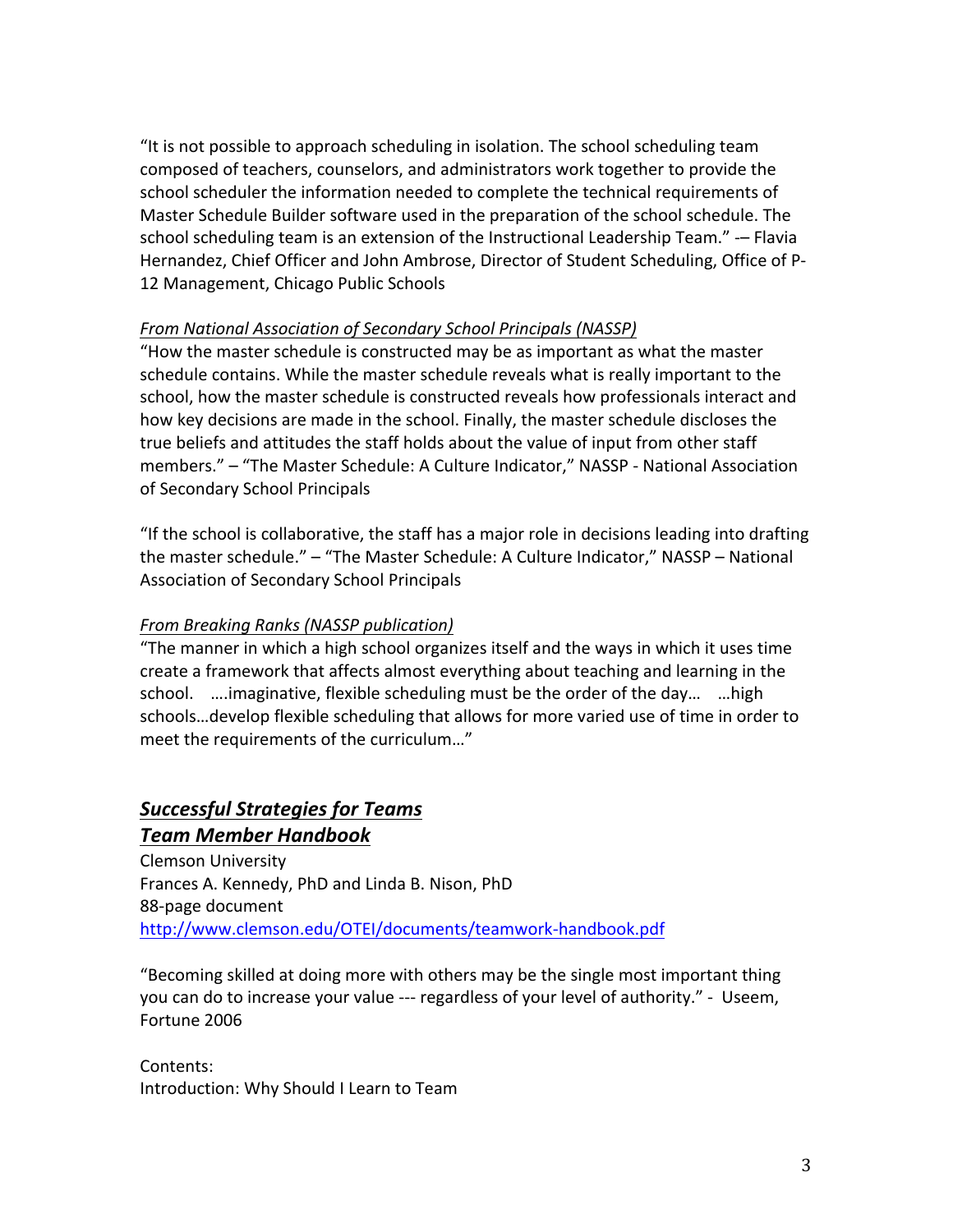**Teaming Basics** 

Stages of Team Development (Forming-Storming-Norming-Performing) Team Players (Contributor-Collaborator-Communicator-Challenger) Team Player Questionnaire Teamwork Mental Models Teamwork Skills Interpersonal Skills Meeting Management Skills Effective Communication Collaborative Decision-Making Compromise versus Consensus Organizational Tools Establishing Roles and Responsibilities Establishing Ground Rules **Meeting Agenda Meeting Summary** Project Plan Gap Analysis Milestone Chart Problem-Solving Framework Define the Problem Describe the current process Identify the root cause(s) of the problem Develop a solution and action plan Implement the solution Review and evaluate Reflect and act on learnings Analysis Tools Brainstorming

Affinity Diagram Nominal Group Technique Pareto Charts Flowcharting Interrelationship Diagraph Cause-and-Effect Diagram Data Collection

#### When Something Goes Wrong

Paying Attention to the Basics Organizing your team

- Focusing Meetings
- Keeping Projects on Track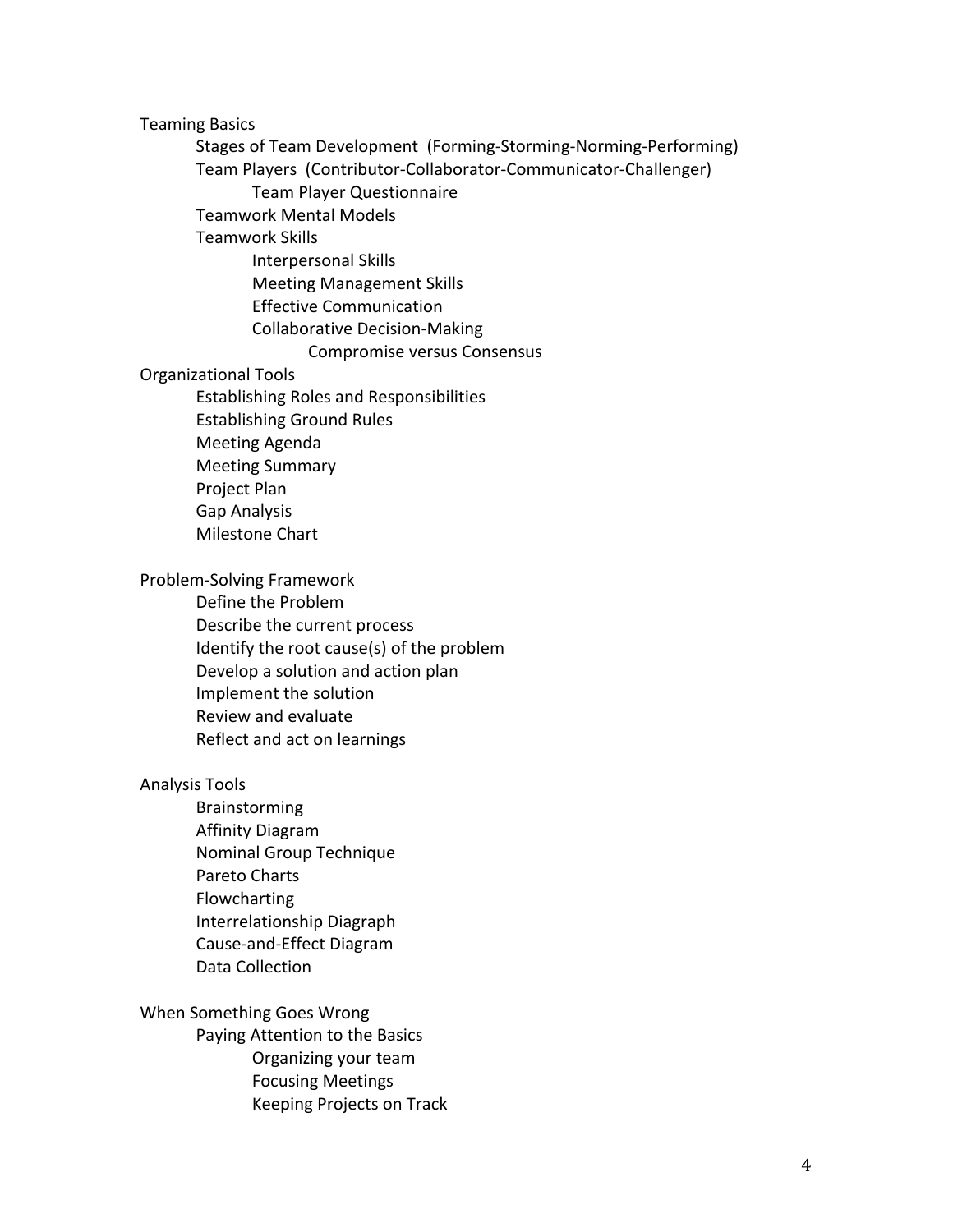**Team Dysfunctions** Let's turn it around and look on the positive side! **Team Assessment** 

**References** 

### A Few Consensus Building Strategies **KALEIDOSCOPE GROUPS**

Working in small groups (trios, quads), each group member takes a few minutes to discuss her/his position on a particular topic, issue, decision to be made, etc.) Small group participants should pay attention to both similarities and differences in terms of feelings/opinions regarding the overall topic, issue, dilemma, decision, etc.)

The facilitator will then guide a debrief of the whole group either asking each small group to share a summary of their discussion OR, depending on the size of the faculty, using a power sweep or round robin. Participants might share their feelings on the topic and/or what they are still wondering about the topic.

### YES-NO-WHAT DO YOU NEED?

The facilitator states the master scheduling proposal (or shares a potentially controversial aspect of the master schedule proposal/ guiding principles/priorities) and the focus of the discussion is also written on a chart pad.

Each participant states either:

YES, I support this, and shares why, OR

NO, I do not support this, and this is what I would need in order to support it.

A participant may also elect to remain neutral, with the caveat that neutrality implies a willingness to support what the group decides.

The debrief may include a discussion of strategies to meet the need of those opposed and/or of how best to reach consensus given any deeply held feelings of participants.

### **SPEND YOUR DOTS**

The facilitator leads a brainstorming process around making a particular decision or setting a particular priority, etc. After the group has determined a smaller list of some of proposed principles/priorities/elements, etc., the facilitator then gives each participant five sticky dots (number of dots may vary) and asks everyone in the group to vote their dots. Each participant can choose to divide up her/his dots among several principles/priorities/design elements, etc. OR spend them all on one or two of the ideas that are most important to her/him.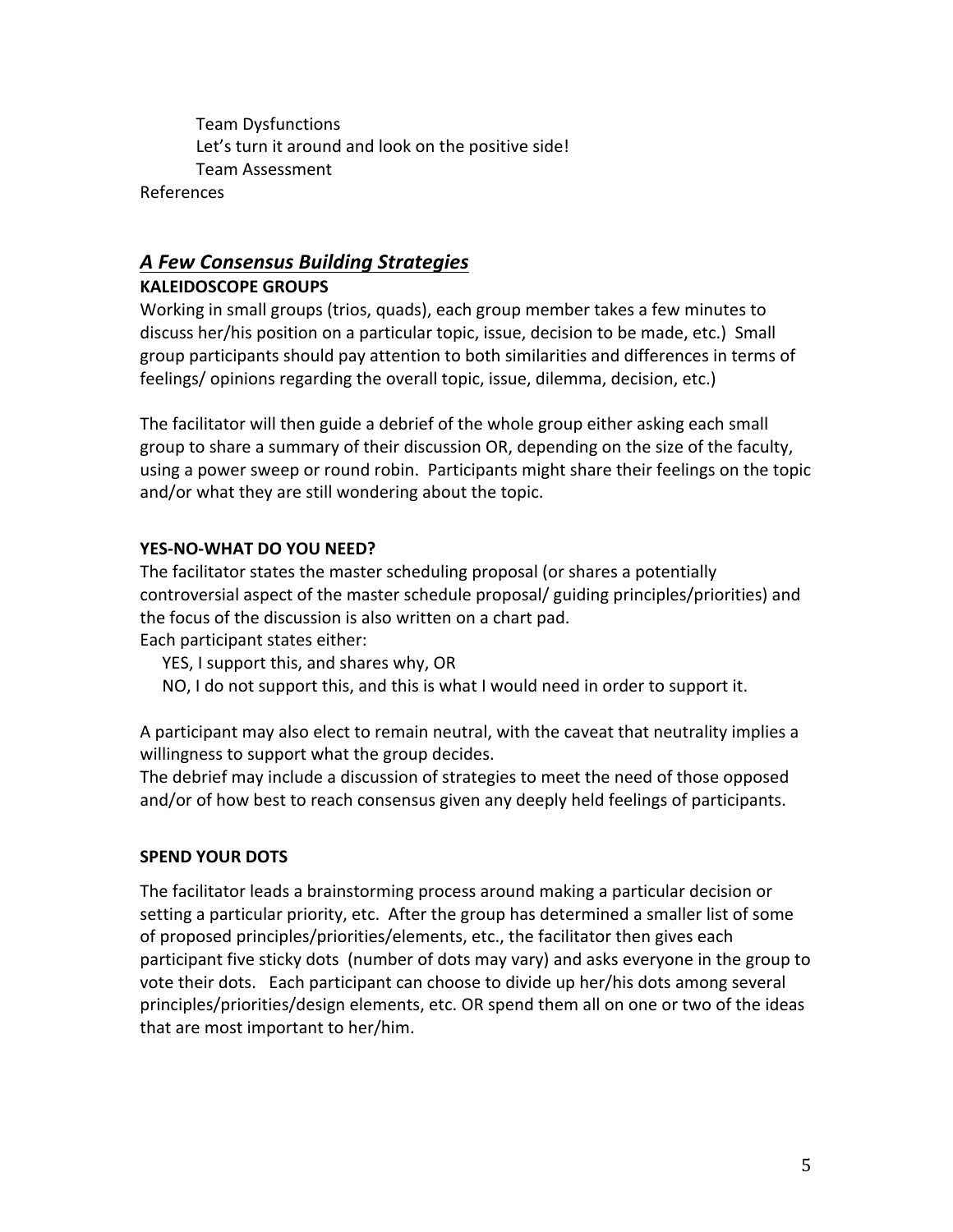### **FIVE FINGER SHARE**

The facilitator shares an aspect of the project proposal, or a proposed guiding principle, design element, or each ele/she then asks participants to quickly indicate where they stand by using one of their hands. Participants share how they feel by raising a hand with a certain number of raised fingers. (NOTE: If this is the first time a group (or some members of the group) is/are using five finger share OR if there are new faculty/staff members, it helps to have a PowerPoint slide or a poster or chart paper which describes the following:

Five fingers: Love the proposed schedule/guiding principle/ $\blacksquare$ . I support this and will actively work to make this master schedule (etc.) a reality.

Four fingers: Really like. I support this master schedule proposal. While I may not be a leader in implementing the master schedule, I will do what is appropriate to support this.

Three fingers: Neutral. I won't undermine the efforts of others.

Two fingers: Really dislike. Prefer other options, but will abide by the group's decision. I will not sabotage.

One finger: Hate. I am seriously opposed to the idea.

If anyone holds up one or two fingers, the facilitator may encourage her/him to share what he/she would need in order to raise three, four, or five fingers.

### PLACEMAT CONSENSUS ACTIVITY

Building Consensus as an Instructional Strategy (Encouraging students to share ideas and come to a consensus about a concept/topic)

(example)\*

### Functions

- In this strategy, master schedule team members (or faculty members) are divided into small groups of 2-4 participants, gathered around a piece of chart paper. Each individual participant thinks about the question that is posed. (See Stage 1 Resources Beginning the Conversation about Master Scheduling for ideas for questions. Many other questions/issues will emerge during the schedule building work.
- Participants then are asked to each write her/his ideas on her/his own section of the chart paper. Then they share ideas to discover common elements, which are written in the center of the chart paper.

See more detailed description and additional options for this strategy at http://www.dickenson.k12.va.us/userfiles/file/DCSBO/Teacher%20Resources/M ath%20Resources/placemat\_consensus\_description..pdf

NOTE: Some of these strategies are based on the work of the Coalition of Essential Schools, National School Reform Faculty, Bay Area School Reform Collaborative, Nancy Golden and others.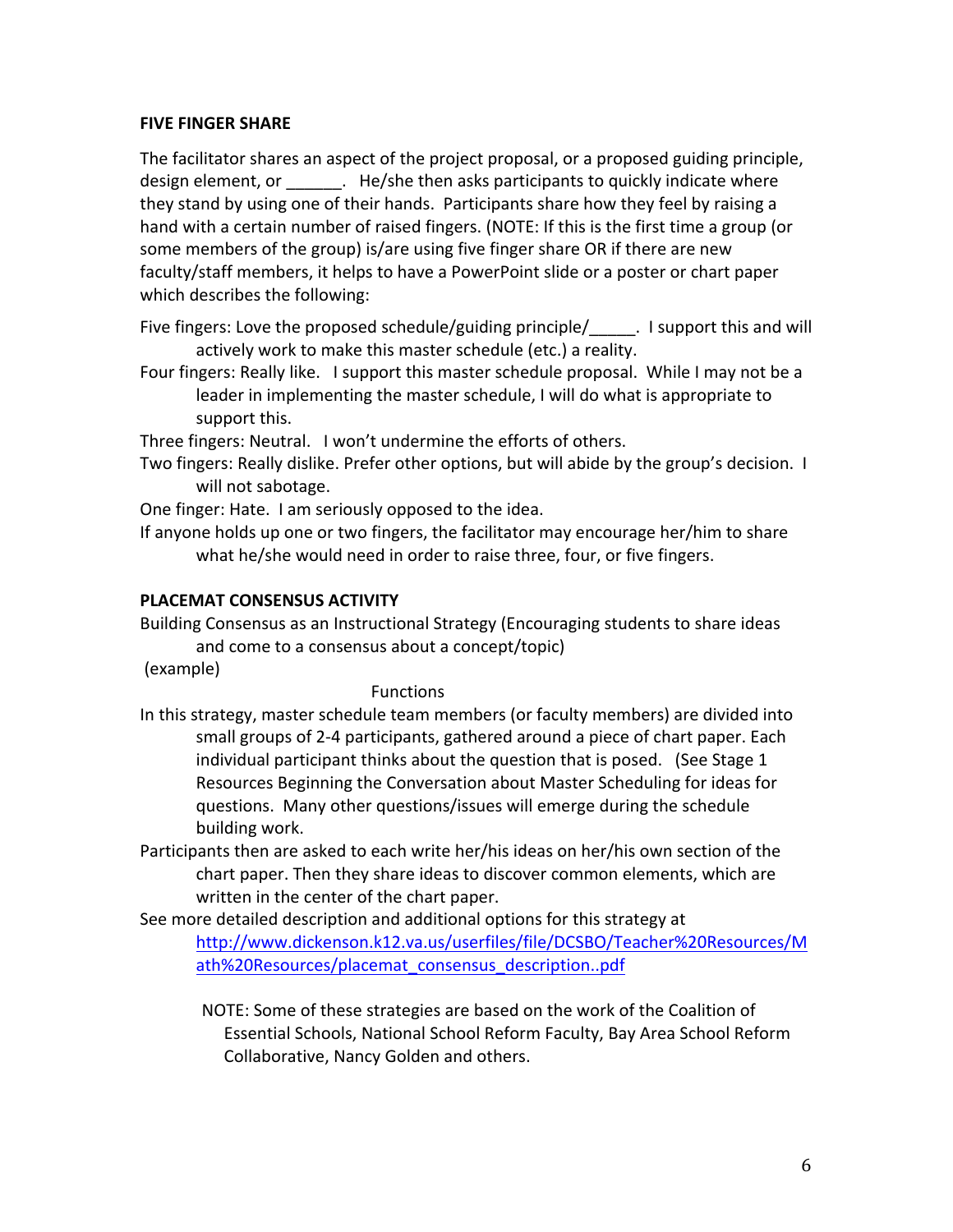See also "How to Reach Consensus" (with pictures) at WikiHow http://www.wikihow.com/Reach-a-Consensus

See also: "Consensus Building: A Key to School Transformation," by Daniel Baron, (senior fellow with the National School Reform Faculty) Instructional Leader, Principal Leadership, February, 2008

The article includes a Tuning Protocol for Building Consensus that could be used by faculty groups or student groups. Also, includes a "Proposed Decision-Making Process." Consensus here is defined as: "\* I can live with the decision \* I will support my colleagues in implementing this decision \* I will do absolutely nothing to impede the implementation of this decision."

A copy of the article was retrieved in November 2013 at

http://www.parkwayschools.net/CandD/CurriculumAreas/cte/documents/Article.Conse nsus.Bldg0001.pdf

## **Parking Lot/Issues Bin**

In meetings, we often keep a list we call the *parking lot* or *issues bin* in order to capture items that are not quite on topic during a given meeting, but should be addressed at some future time. Similarly, during the master scheduling process, some issues will come up that you may not be able to resolve or fully discuss at the time, but that you want to come back to and address as you plan for the next phase or cycle of master scheduling.

### A few TIPS for effective use of the Parking Lot/Issues Bin:

Make the Parking Lot/issues Bin visible Meeting consultant Rick Brenner suggests that you "Enter the items on a flip chart or other medium that's visible to all. Visibility helps deter duplication, and it might spur additional creativity."

**Enlist a Valet** At each meeting of the master schedule team, there might be someone who takes responsibility for recording any parking lot issues and verifying that whoever raised the issue agrees with the wording. NOTE: In small meetings, the recorder or scribe might also assume this role.

Encourage self-parking. Encourage master schedule team members to self-park. If someone is aware of an issue that needs to be addressed in the future, he/she might add it to the parking lot list.

Review at meeting's end OR at the end of each stage A very brief end-of-meeting or end-of-stage review of the parking lot/issues bin typically involves assigning someone from the master schedule team to "own" the issue and either obtain the information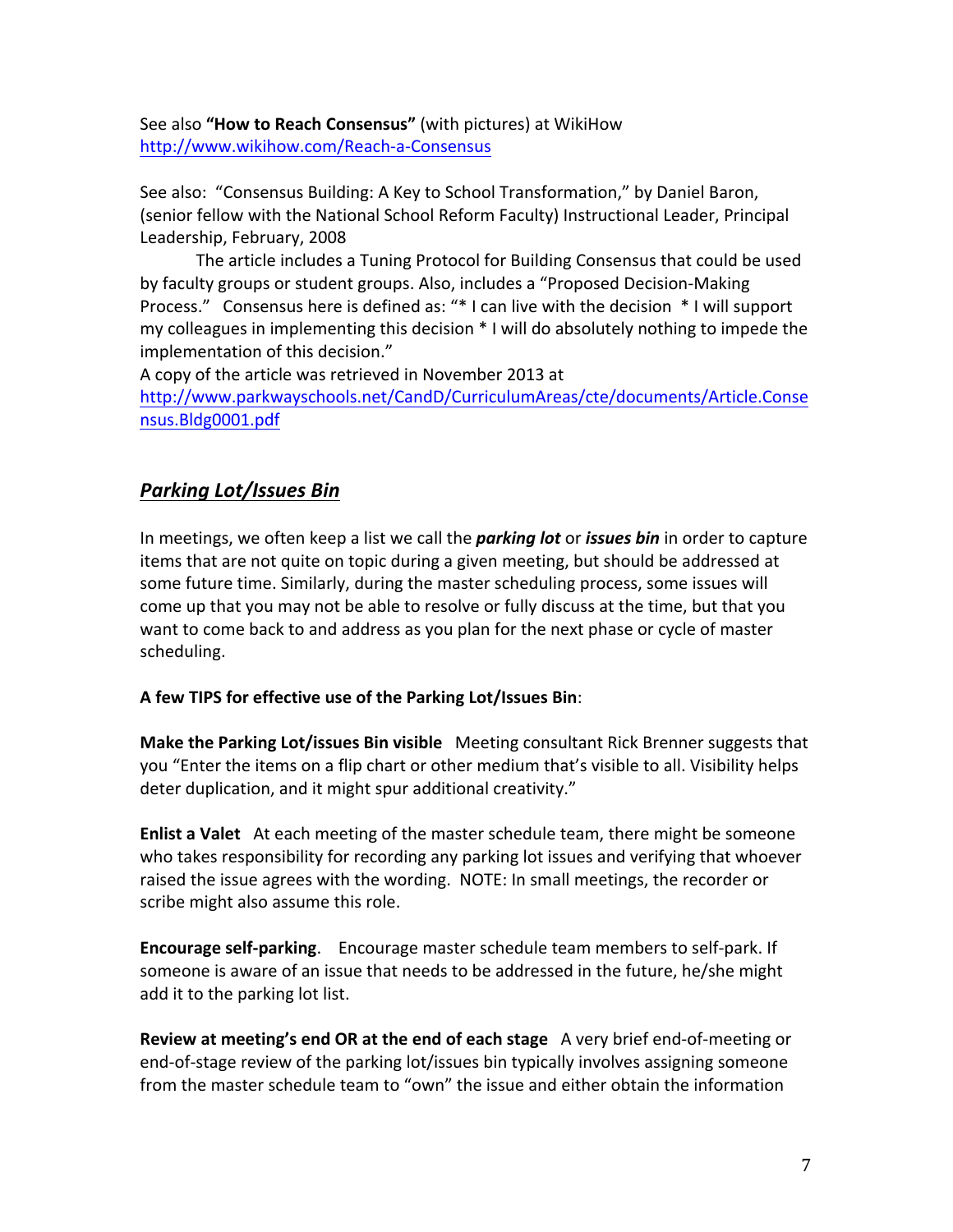needed to bring back to the master schedule team as a whole OR to follow it to resolution.\*

**Follow Up** Typically, every item on the parking lot/issues bin list should be a part of a future Master Scheduling team meeting agenda *or* included on the next edition of the parking lot/issues bin resolution list. No parking lot item should simply disappear from the list without resolution. The master schedule team member who "owns" the item should track its progress toward resolution.

**Maintain a Parking Lot History** The master schedule meeting recorder or scribe should also maintain a list of parking lot/issue bin items as part of the meeting minutes.

As part of the internal assessment of the Master Scheduling process and product, the Master Schedule team should examine all parking lot/issue bin items. Are there patterns? Are there any types of issues that occur repeatedly? If so, what might be preventing them from being fully resolved in the master schedule process?

### *Master Schedule Team – Communicating the Work & Results*

See: An Example of a Way in Which One Master Schedule Committee Communicated Some of their work to the rest of the faculty:

Master Schedule Committee: An Overview of What We Have Done So Far http://prezi.com/pyojq3efoexi/master-schedule-committee/

Communication About the Master Schedule – including the master schedule process With Regard to Stakeholders:

- $\triangleright$  Who are the master schedule stakeholders? Have they been clearly identified? Have they been prioritized (if appropriate)?
- Are the needs and concerns of each stakeholder group well known? If not, is there a plan to determine these needs/concerns? Is there a plan to address these needs/concerns?
	- $\circ$  What level of input into and/or communication about the master schedule and master schedule process does each stakeholder group desire?
	- $\circ$  What do they most need to know? When?
	- $\circ$  How frequently do they wish to be engaged and/or receive communication/s from the Master Schedule team?
	- $\circ$  What forms of communication will best meet the needs of various stakeholder groups? (i.e., group meetings, group presentations, one-onone or small focus group or task force meetings; emails; direct mailings; through the school/district website; newsletter/blog; Frequently Asked Questions (FAQ) sheet)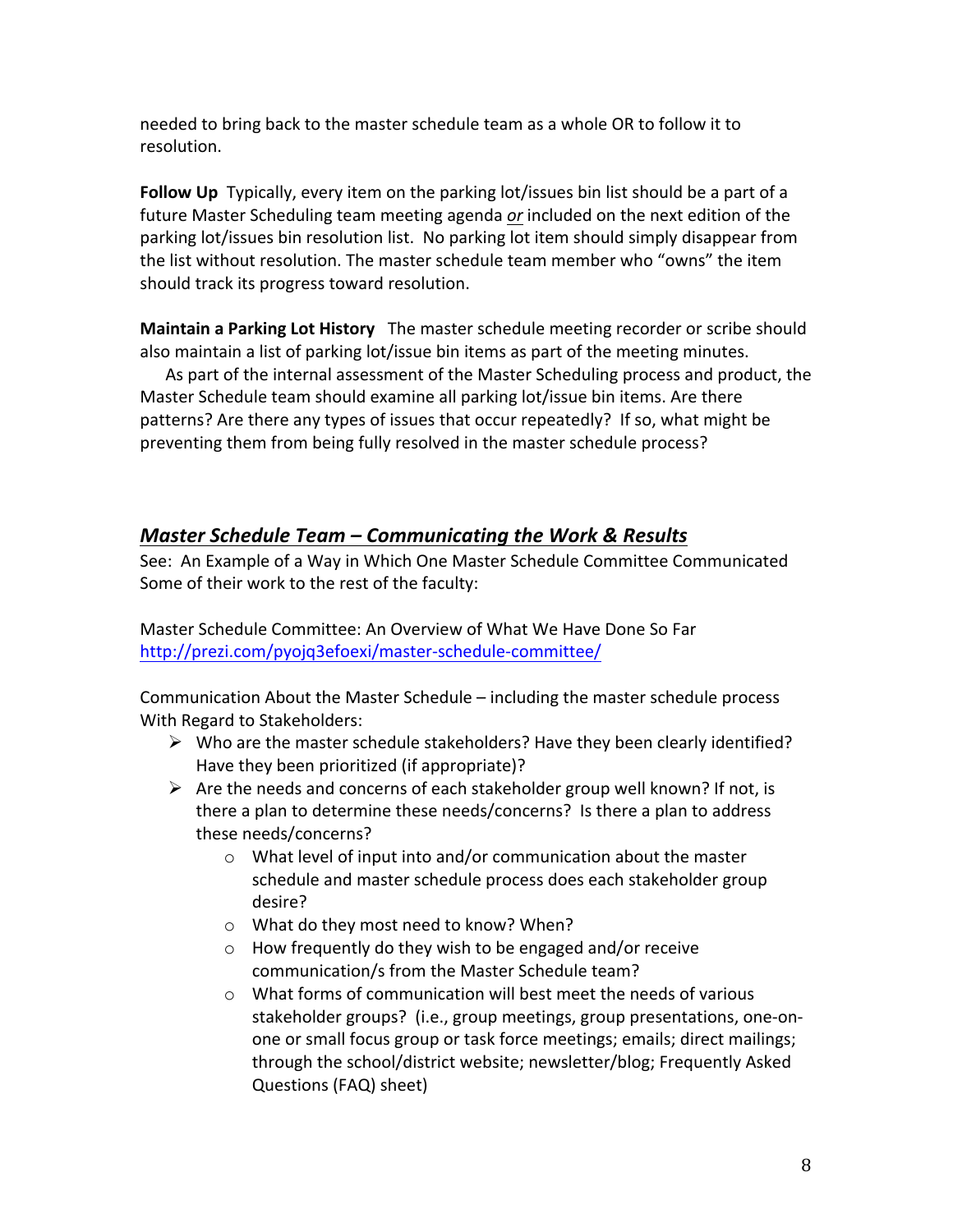The Master Schedule Team as a whole develops a master schedule communications plan and determines who on the master schedule team will take primary responsibility for facilitating regular and effective communication about the master schedule with all key stakeholder groups.

|                      | Face-to-<br>Face<br>Meeting | Large Group<br>Meeting/<br>presentation | Small<br>group<br>meeting/<br>focus<br>group | $E-$<br>mail | Letter $-$<br>newsletter/<br>blog | website |  |
|----------------------|-----------------------------|-----------------------------------------|----------------------------------------------|--------------|-----------------------------------|---------|--|
| Key                  |                             |                                         |                                              |              |                                   |         |  |
| Stakeholders         |                             |                                         |                                              |              |                                   |         |  |
| <b>Students</b>      |                             |                                         |                                              |              |                                   |         |  |
| Teachers             |                             |                                         |                                              |              |                                   |         |  |
| Counselors           |                             |                                         |                                              |              |                                   |         |  |
| Parents              |                             |                                         |                                              |              |                                   |         |  |
| Non-                 |                             |                                         |                                              |              |                                   |         |  |
| certificated         |                             |                                         |                                              |              |                                   |         |  |
| <b>Staff</b>         |                             |                                         |                                              |              |                                   |         |  |
| <b>Union leaders</b> |                             |                                         |                                              |              |                                   |         |  |
| District             |                             |                                         |                                              |              |                                   |         |  |
| administration       |                             |                                         |                                              |              |                                   |         |  |
|                      |                             |                                         |                                              |              |                                   |         |  |
|                      |                             |                                         |                                              |              |                                   |         |  |

One example of a partial Master Schedule Stakeholder Communications chart:

*CCASN Suggestion for the Master Schedule Notebook, Stage 1 section/file: Each year the Master Schedule Team leader should include and maintain a list of the individuals who* form the Master Schedule Team and/or who will play an important role in the master schedule process. CCASN suggests including the name, role, phone number, and email *for each Master Schedule Team member as well as indicating the years of master* schedule experience for the lead "scheduler," any participating administrator, counselor, *or)registrar,)and)other)team)members)(as)appropriate)*